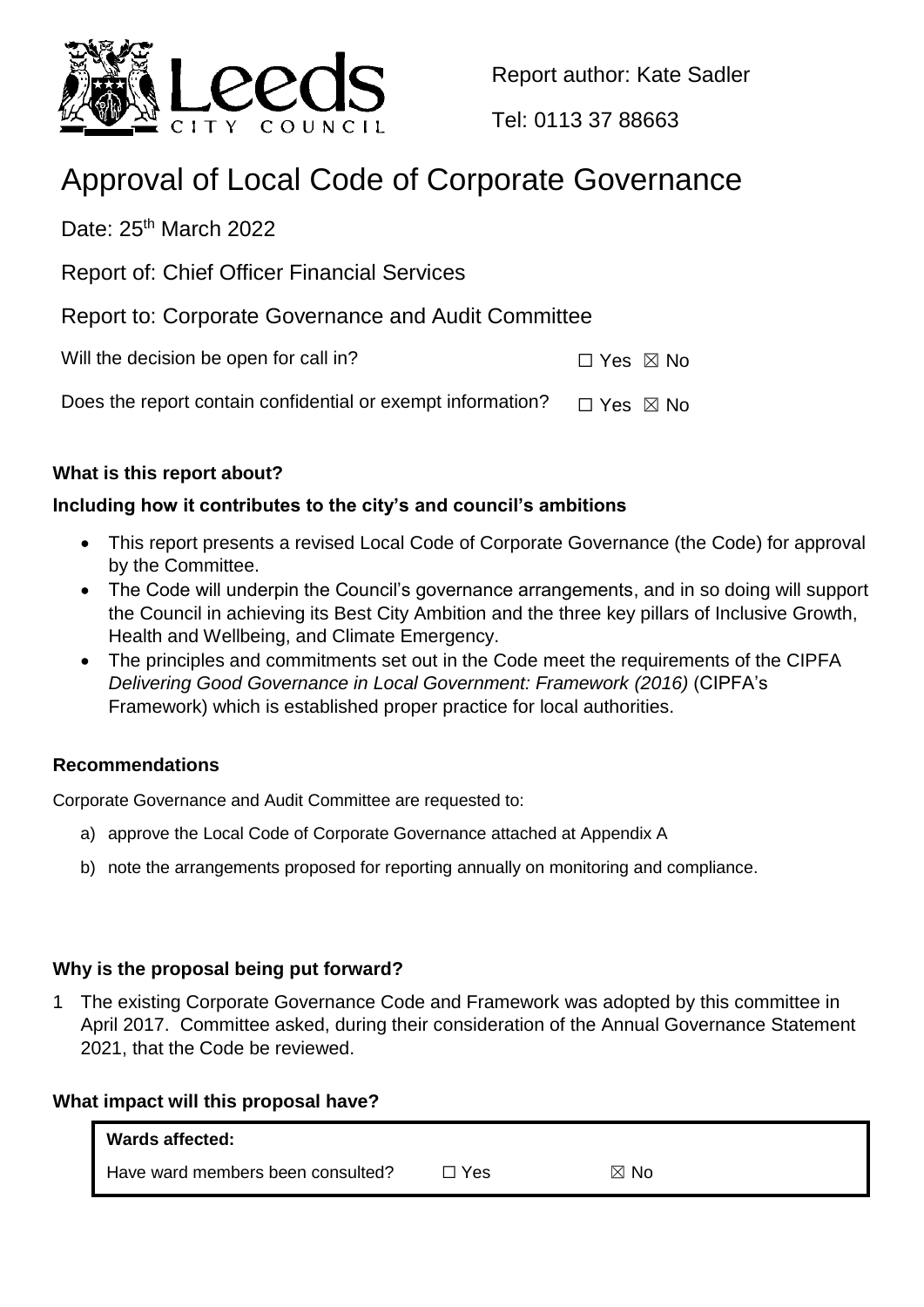2 The proposed Local Code of Corporate Governance, which is set out at Appendix A to this report, is based in the principles set out in the International Framework: Good Governance in the Public Sector, and reflected in CIPFA's Framework as illustrated in the diagram below.



- 3 The International Framework notes that: "Principles A and B permeate implementation of principles C to G. The diagram also illustrates that good governance is dynamic, and that an entity as a whole should be committed to improving governance on a continuing basis through a process of evaluation and review."
- 4 CIPFA's Framework sets out a series of sub principles and illustrative behaviours within each of these seven principles which together ensure that resources are directed in accordance with agreed policy and according to priorities, that there is sound and inclusive decision making and that there is clear accountability for the use of those resources to achieve desired outcomes for service users and communities.
- 5 The principles set out in the Code, are very closely aligned to the CIPFA principles, and supported by a set of commitments which reflect the behaviours identified within the CIPFA Framework, whilst recognising the unique arrangements for corporate governance in place at Leeds City Council.
- 6 In particular, the Code notes that the principles and commitments as applied in Leeds will enable the authority to direct and control its activity to achieve the Best City Ambition which was adopted as part of the Budget and Policy Framework by Full Council on 23rd February 2022.
- 7 Importantly, the Code also reflects the Leeds City Council values and behaviours which are at the core of the way in which the Council seeks to deliver its ambition.
- 8 In order to ensure that the Code is reflected in practice and procedure within Leeds City Council, it will be necessary to articulate the framework of arrangements in place to deliver against each of the commitments, and the assurance that those arrangements can be demonstrated to be effectively embedded and routinely applied.
- 9 As identified in the proposed Code, the Committee (and through it the Council) is able to rely on three lines of assurance; operational, specialist / oversight, and independent. Some of this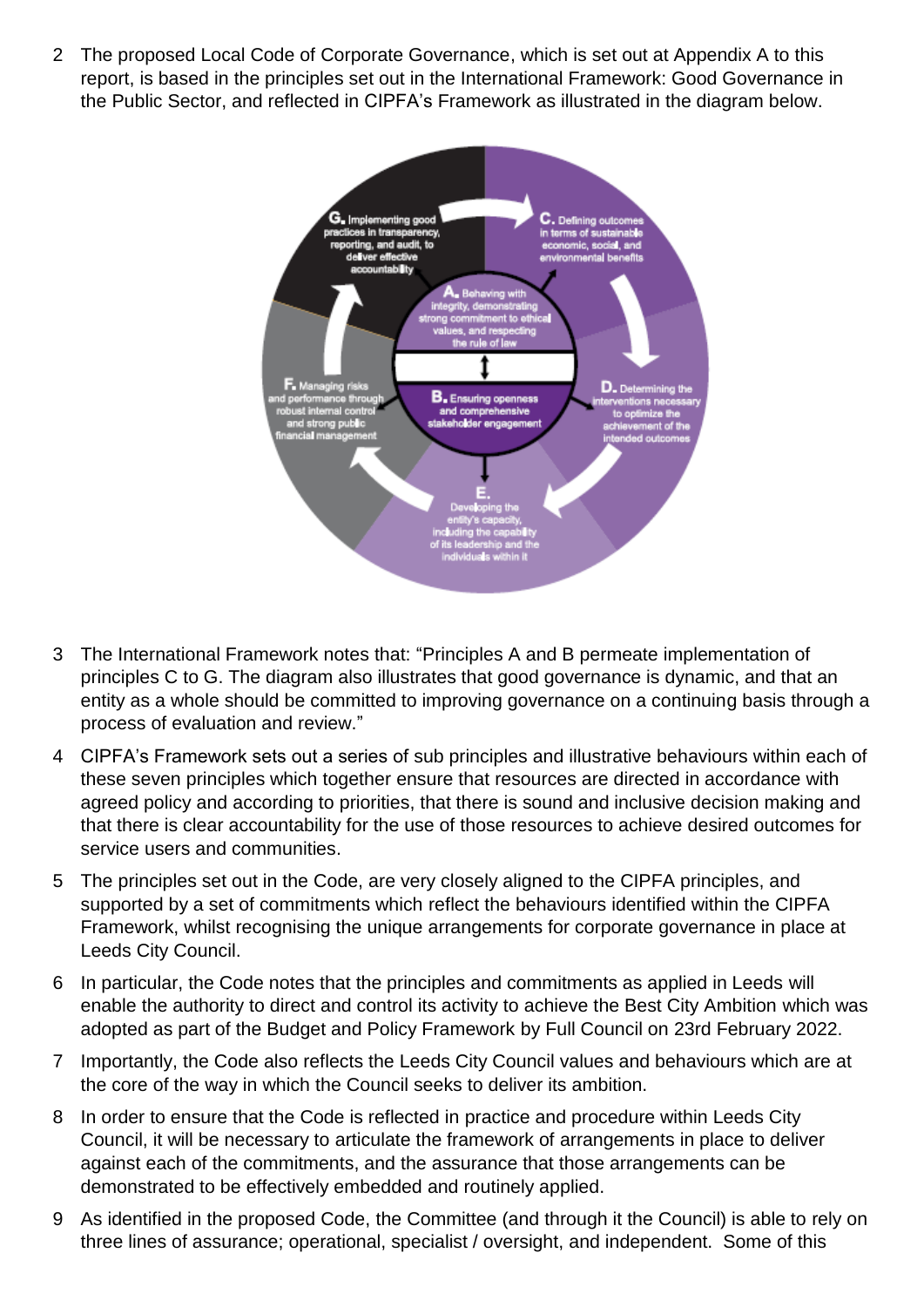assurance will be reported directly to the Committee through its work programme, whilst other assurance will be provided elsewhere as identified through the assurance map. Appendix B to this report provides a diagrammatic representation of the assurance map.

10 The governance framework and detailed map of assurance will be reported to Committee on an annual basis to support the Committee's approval of the Annual Governance Statement.

## **What consultation and engagement has taken place?**

- 11 The Code has been shared with the Chief Finance Officer, Monitoring Officer and Head of Paid Service, often referred to as the golden triangle of governance in local authorities. Each have confirmed that they are content with the proposed Code.
- 12 The Code has been shared with the Executive Member for Resources.
- 13 Article 15 of the Constitution provides that changes to the Corporate Governance Code and Framework can be approved by the Corporate Governance and Audit Committee. The Code has been circulated to Members in advance of inclusion in the Committee's agenda.

# **What are the resource implications?**

14 The arrangements set out ensure the sustainable use of the council's resources to deliver the strategic ambitions of the council.

# **What are the legal implications?**

- 15 Regulation 6(1)(a) of the Accounts and Audit Regulations 2015, requires a local authority to conduct a review at least once in a year of the effectiveness of its system of internal control and include a statement reporting on the review with any published Statement of Accounts
- 16 Regulation 6(1)(b) of the Accounts and Audit Regulations 2015, require that the statement is an Annual Governance Statement.
- 17 In England the Accounts and Audit Regulations 2015 stipulate that the Annual Governance Statement must be "prepared in accordance with proper practices in relation to accounts". The Delivering Good Governance in Local Government: Framework (2016) is that 'proper practice'.
- 18 There is no legislative requirement for the inclusion of a Code of Corporate Governance in the Council's Constitution. However CIPFA's Framework recommends that local authorities
	- review existing governance arrangements
	- develop and maintain an up-to-date local code of governance, including arrangements for ensuring ongoing effectiveness
	- report publicly on compliance with their own code on an annual basis and on how they have monitored the effectiveness of their governance arrangements in the year and on planned changes.
- 19 The arrangements set out in this report will ensure that Leeds City Council is able to continue to meet its statutory obligation to conduct a review of internal control, and to prepare and publish its Annual Governance Statement in accordance with proper practice.

# **What are the key risks and how are they being managed?**

20 Local government organisations are vitally important to taxpayers and service users. Clear governance arrangements address risk throughout the planning and delivery of services and ensure that the council meets the highest standards and that governance arrangements are not only sound but are seen to be sound.